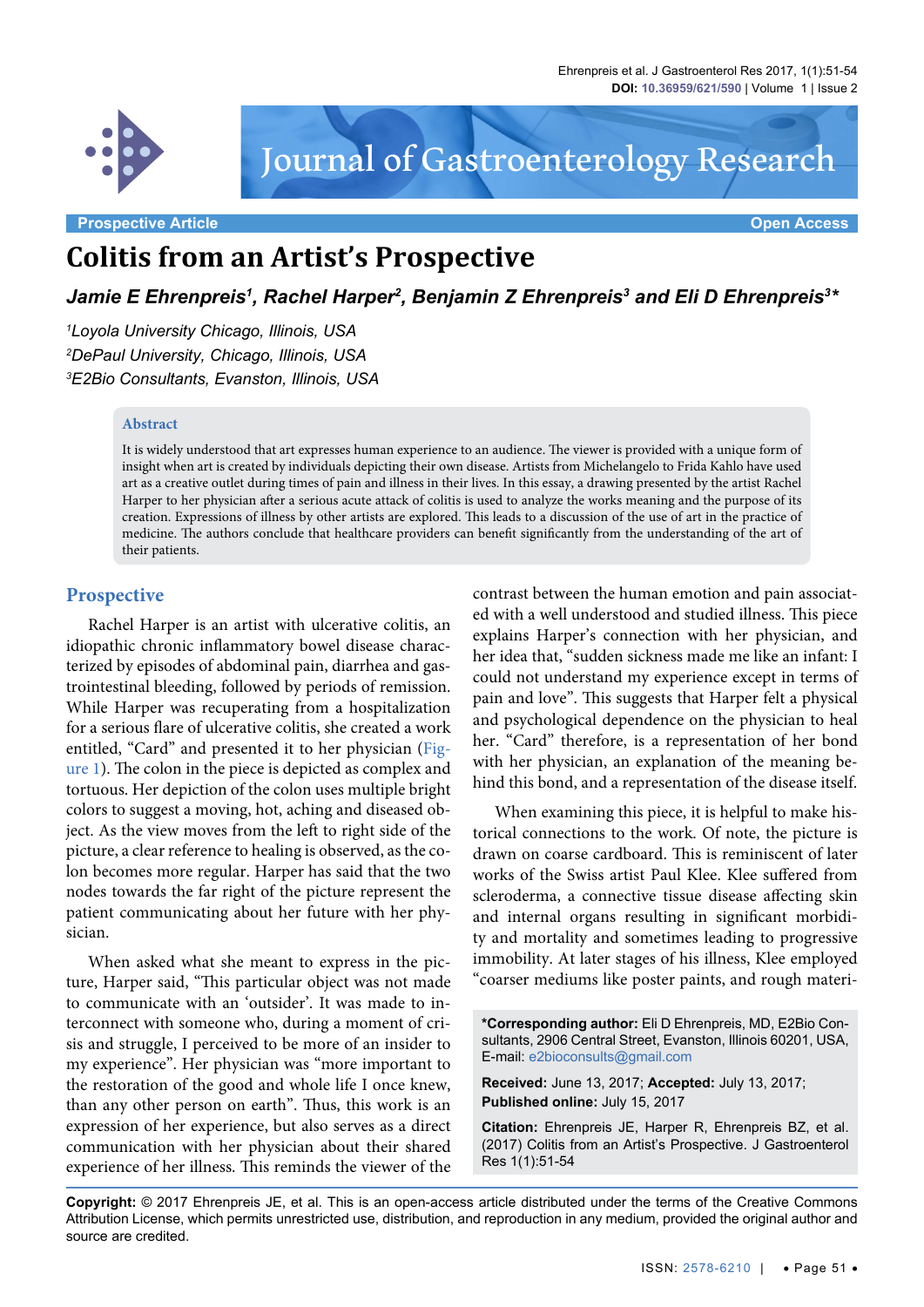<span id="page-1-0"></span>

**Figure 1:** *Card* by Rachel Harper. The painting represents the artist's depiction of the colon in the piece as aching and diseased. Moving from the left to the right side, a reference to healing and recovery is observed.

<span id="page-1-1"></span>

**Figure 2:** Self Portrait with Dr. Arrieta by Francisco Goya. Goya created this painting as a gift and a tribute to his physician, to whom he credited with saving his life from a severe illness. The painting may be viewed as an intense and intimate view of the physician and patient relationship.

als such as burlap and newspaper" [\[1](#page-3-0)]. These changes, along with simplified technique and forlorn titles of his works suggest themes such as Klee's anguish regarding his illness and personal misfortunes. Nonetheless, in later years, he developed resilience and conquest over his condition [\[2\]](#page-3-1). Like Klee, Harper chooses a textured medium for her drawing, which extenuates the pain and discomfort of her illness.

Although it is difficult to find other examples of representations of colitis, Frida Kahlo also depicts in her arthur own internal medical dysfunctions [\[3](#page-3-2)[,4](#page-3-3)]. Kahlo had chronic sequelae of a childhood polio infection and the after-effects of a near fatal bus accident [\[4](#page-3-3)[,5\]](#page-3-4). In the piece "The Broken Column", Kahlo is shown with a post supporting her body, that is opened via an unevenly cut wound. The column is disconnected and vaguely represents the artist's malformed spine [\(Figure 2](#page-1-1)). Kahlo and Harper exhibit their ailing organs openly, to express their unseen illnesses [\[6\]](#page-3-5). Harper's colon and Kahlo's spine share another similarity in that they are presented without context in the rest of the picture. In Harper's picture, the colon exists on its own against a blank background. Though Kahlo does show her body around the column, the spine is not connected to other organs and stands alone and essentially independent against an empty desolate background [[3](#page-3-2)]. Harper's disconnected colon separates her from others both by the nature of her illness and her physical isolation inside the hospital.

Other artists have also created works of appreciation to their physicians. The inscription of Francisco Goya's, "Self Portrait with Dr. Arrieta" reads, "Goya, in gratitude to his friend Arrieta: for the compassion and care with which he saved his life during the acute and dangerous illness he suffered towards the end of the year 1819 in his seventy third year" [\[7](#page-3-6)]. This painting, depicting the sickly artist being physically supported by his administering doctor, was also created as a gift ([Figure 3\)](#page-2-0) [\[8](#page-3-7)]. Like Harper's art, the message was meant to express something only to the physician, as the painting was present-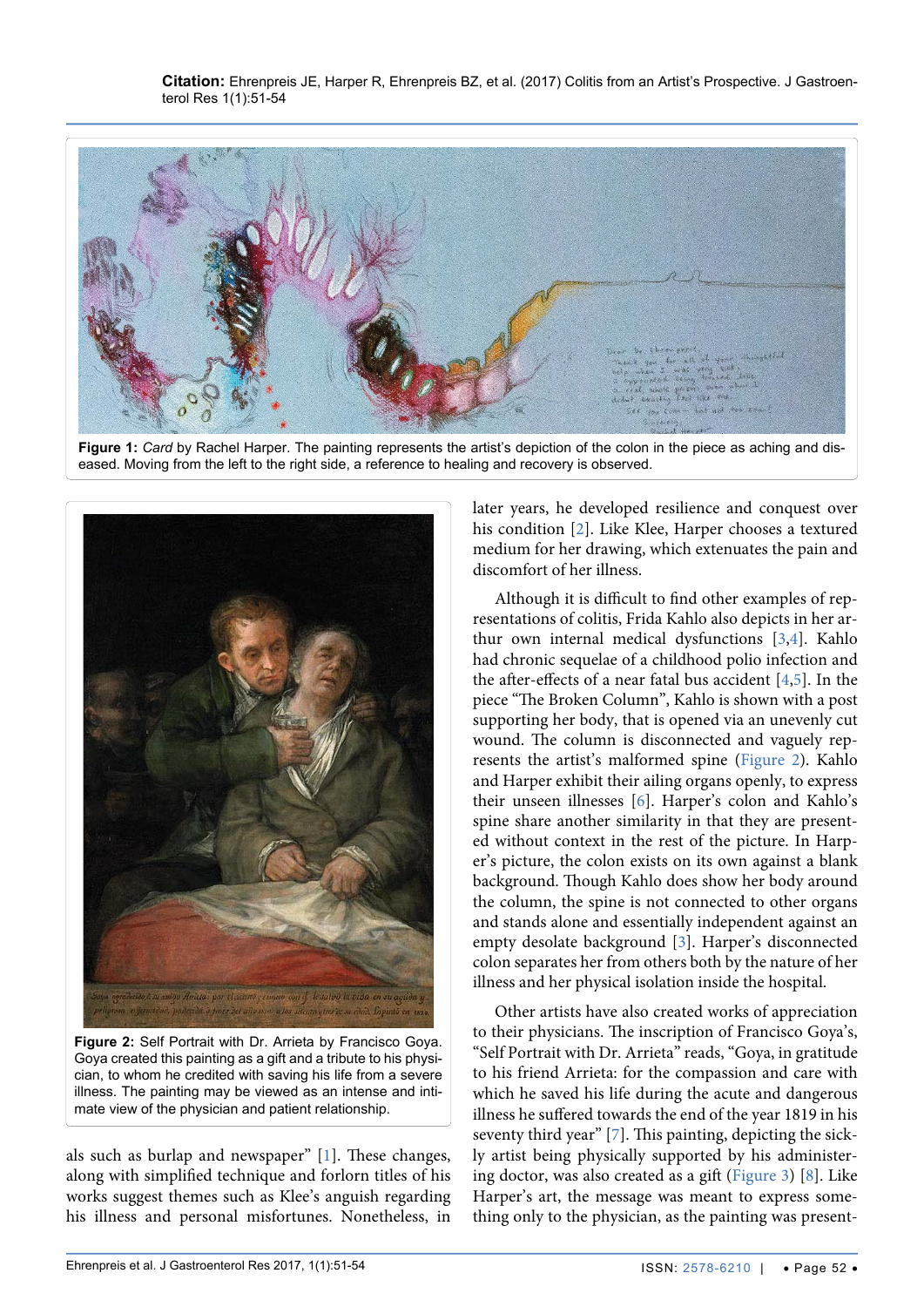<span id="page-2-0"></span>

**Figure 3:** The Broken Column by Frida Kahlo. In this painting, Kahlo depicts her malformed spinal column underneath an unevenly cut wound. The artist shows the influence of her spinal disease as a condition that separates her physically and spiritually from her surroundings.

ed personally to Dr. Arrieta. Further, the dark figures in the background of this work convey a separation of the physician and patient relationship from all others in the scene. Goya's work mirrors Harper's desire to express a secret message only shared between patient and physician. Other works of art that have been presented out of gratitude to physicians. Vincent Van Gogh presented a portrait and two other paintings to Dr. Felix Rey, who cared for him following his hospitalization for self-mutilation of his ear [[9\]](#page-3-18). Frida Kahlo created the painting *Self Portrait with the Portrait of Dr Farill* in 1951 and dedicated it to the surgeon who performed multiple operations to preserve the bone graft in her leg [\[10\]](#page-3-19).

## **Discussion**

## **Current applications in medicine**

The creation of artistic works in the healthcare environment has biologic and psychological ramifications. Existing information in this area is limited and future research is required for a full understanding of the effects of art in the clinical setting. However, it is known that creativity can stimulate the release of endorphins. Endorphin release, in turn may enhance the patient's immune system, decrease inflammation and produce a sense of well-being [[11](#page-3-8),[12](#page-3-9)]. Seeking this type of healing, art therapy combines the creation of art by patients experiencing illness, with the interpretation of its meaning. In art therapy, a "skilled professional attends to the individual who is making the art. This person's guidance is critical to the success of the therapeutic process" [\[13\]](#page-3-10). With the help and instruction of an art therapist, a patient is encouraged to create art for the aforementioned benefits of the creative process. The artistic work then serves as a conduit to aid in communication about issues the patient may be facing [\[14\]](#page-3-11).

Creating art can help "as a way of staving off entropy and maintaining structure" in the patient's life [[15](#page-3-12)]. In the elderly, involvement in artistic endeavors has been shown to increase social interaction among peers. In addition, involvement in creative expression creates a sense of control over their life. Creative activities can enhance brain function by creating new neuronal synapses [[16](#page-3-13)]. Women with chronic illness and disability have been shown to experience an increase in optimistic attitudes, positive self-image, contributing to others. Planning additional art projects also creates a positive outlook for the future [\[17\]](#page-3-14).

The apparent beneficial effect of ongoing art creation by well-known artists that have been ill has also been noted. Pierre-Auguste Renoir suffered from arthritis in his old age. This "obliged the artist to have cotton taped to the palm of his hand so as to be able to hold the brush". Nonetheless, he continued to produce paintings, "that radiate youthful joy, and took delight in representing children, young women, and the flowers of spring" [[2\]](#page-3-1). Even when an artist is not expressing optimism, as in the case of Goya's "black pictures", art may still afford its creator the opportunity to, "vent to the deepest despair and mistrust in all things human" [\[2\]](#page-3-1). Thus art may serve as an avenue for the expression of emotions too extreme to be vocalized by the artist.

Exploring the artistic expression of a patient is consistent with a trend to incorporate humanism and empathy into nursing practice. In fact, nurses have been encouraged to analyze art in order to better understand patient suffering [\[18\]](#page-3-15). This approach has been advocated to counteract difficulties that nurses have in addressing the emotional and spiritual needs of patients [[19](#page-3-16)]. In one study, students were shown the art work of Kahlo in order to address, "human experiences such as pain, disability, illness, loneliness, hospitalization, miscarriage and emotional distress". Nurses who participated in the study expressed a strong desire to aid the ailing Kahlo [[3\]](#page-3-2). In a similar study, elderly patients and their nurse care-givers were shown masterworks of art in order to bridge differences in perception about the experiences of illness and create understanding [\[20\]](#page-3-17).